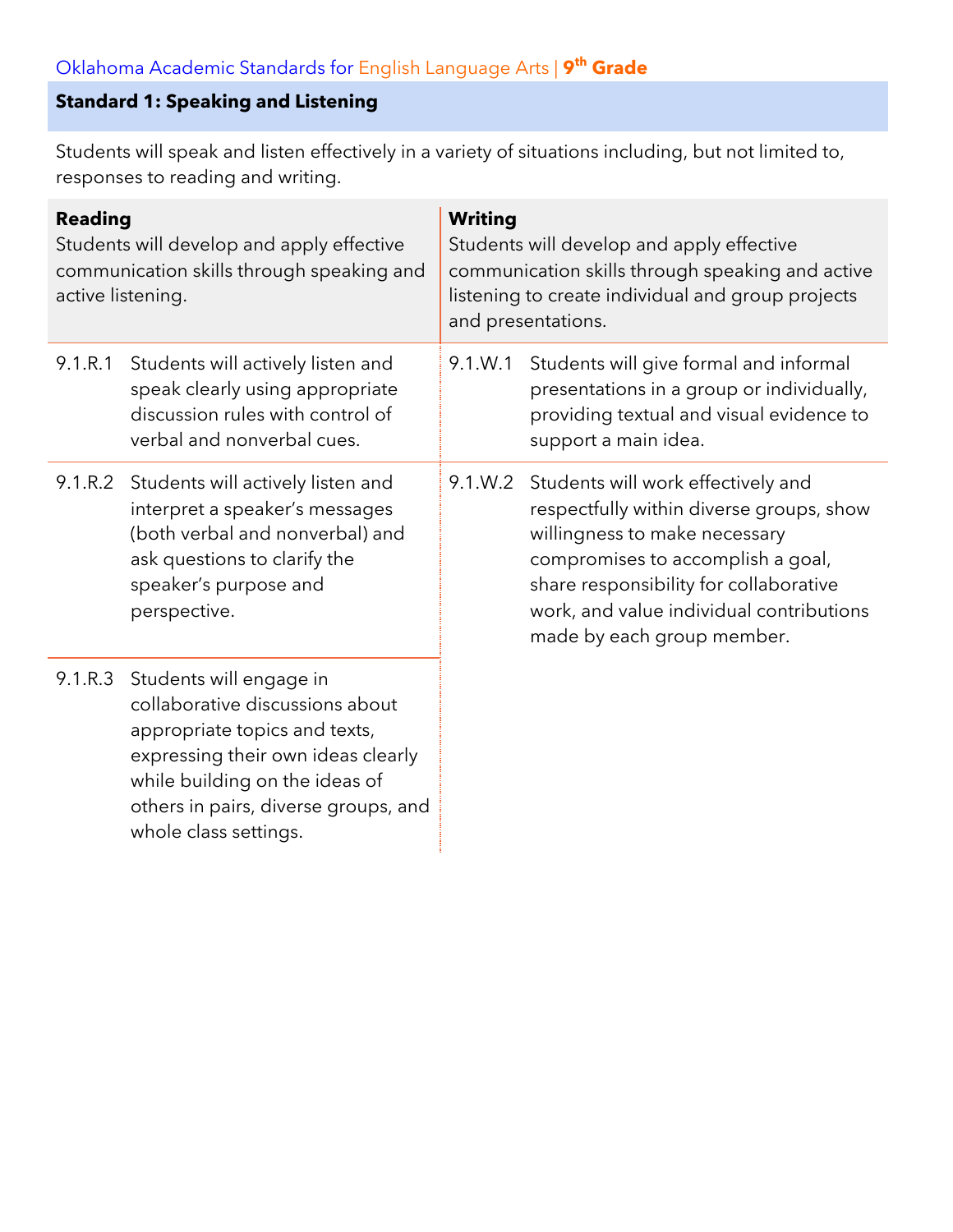#### **Standard 2: Reading and Writing Process**

**Reading** Students will read and comprehend increasingly complex literary and informational texts. **Writing** Students will develop and strengthen writing by engaging in a recursive process that includes prewriting, drafting, revising, editing, and publishing. 9.2.R.1 Students will summarize, paraphrase, and generalize ideas, while maintaining meaning and a logical sequence of events, within and between texts. 9.2.W.1 Students will apply components of a recursive writing process for multiple purposes to create a focused, organized, and coherent piece of writing. 9.2.R.2 Students will analyze details in literary and nonfiction/informational texts to evaluate patterns of genres. 9.2.W.2 Students will plan *(e.g., outline)* and prewrite a first draft as necessary. 9.2.R.3 Students will synthesize main ideas with supporting details in texts. 9.2.W.3 Students will develop drafts by choosing an organizational structure *(e.g., description, compare/contrast, sequential, problem/solution, cause/effect, etc.)* and building on ideas in multi-paragraph essays. 9.2.W.4 Students will edit and revise multiple drafts for organization, transitions to improve coherence and meaning, sentence variety, and use of consistent tone and point of view. 9.2.W.5 Students will use resources to find correct spellings of words *(e.g., word wall, vocabulary notebook, print and electronic dictionaries, and spellcheck).*

Students will use a variety of recursive reading and writing processes.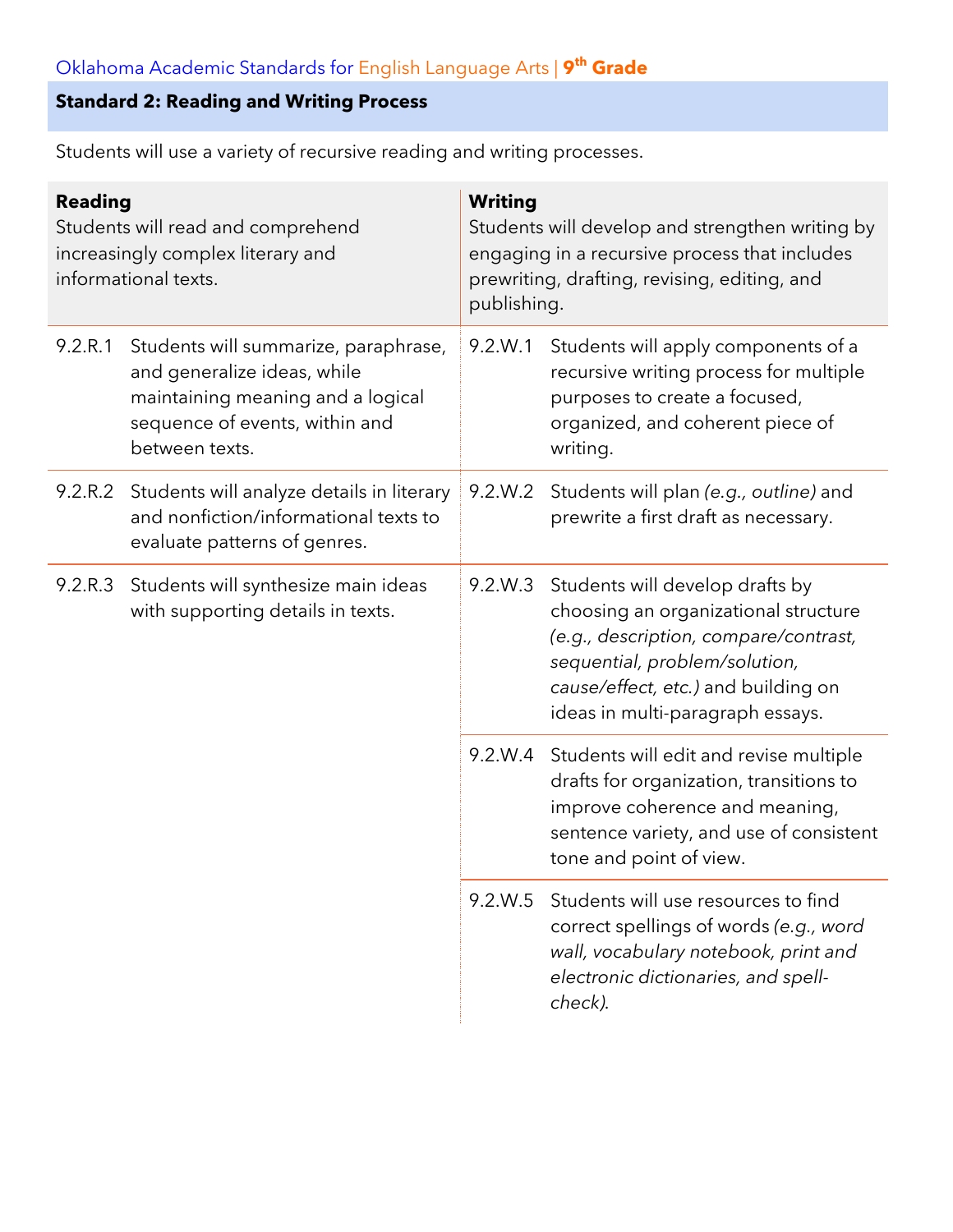## **Standard 3: Critical Reading and Writing**

Students will apply critical thinking skills to reading and writing.

| <b>Reading</b><br>Students will comprehend, interpret,<br>evaluate, and respond to a variety of<br>complex texts of all literary and informational<br>genres from a variety of historical, cultural,<br>ethnic, and global perspectives. |                                                                                                                                                                                                                                                                                                                        | <b>Writing</b><br>Students will write for varied purposes and<br>audiences in all modes, using fully developed<br>ideas, strong organization, well-chosen words,<br>fluent sentences, and appropriate voice. |                                                                                                                                                                                                                                                                                  |  |
|------------------------------------------------------------------------------------------------------------------------------------------------------------------------------------------------------------------------------------------|------------------------------------------------------------------------------------------------------------------------------------------------------------------------------------------------------------------------------------------------------------------------------------------------------------------------|--------------------------------------------------------------------------------------------------------------------------------------------------------------------------------------------------------------|----------------------------------------------------------------------------------------------------------------------------------------------------------------------------------------------------------------------------------------------------------------------------------|--|
| 9.3.R.1                                                                                                                                                                                                                                  | Students will analyze works written<br>on the same topic and compare the<br>methods the authors use to achieve<br>similar or different purposes and<br>include support using textual<br>evidence.                                                                                                                      | 9.3.W.1                                                                                                                                                                                                      | <b>NARRATIVE - Grade Level Focus</b><br>Students will write nonfiction narratives<br>(e.g., memoirs, personal essays).                                                                                                                                                           |  |
| 9.3.R.2                                                                                                                                                                                                                                  | Students will evaluate points of view<br>and perspectives in more than one<br>grade-level literary and/or<br>informational text and explain how<br>multiple points of view contribute to<br>the meaning of a work.                                                                                                     | 9.3.W.2                                                                                                                                                                                                      | <b>INFORMATIVE - Grade Level Focus</b><br>Students will compose essays and<br>reports to objectively introduce and<br>develop topics, incorporating evidence<br>(e.g., specific facts, examples, details,<br>data) and maintaining an organized<br>structure and a formal style. |  |
| 9.3.R.3                                                                                                                                                                                                                                  | Students will analyze how authors<br>use key literary elements to<br>contribute to meaning and interpret<br>how themes are connected across<br>texts:<br>setting<br>plot<br>characters (i.e., protagonist,<br>antagonist)<br>character development<br>theme<br>conflict (i.e., internal and<br>external)<br>archetypes | 9.3.W.3                                                                                                                                                                                                      | Students will elaborate on ideas by<br>using logical reasoning and illustrative<br>examples to connect evidences to<br>claim(s).                                                                                                                                                 |  |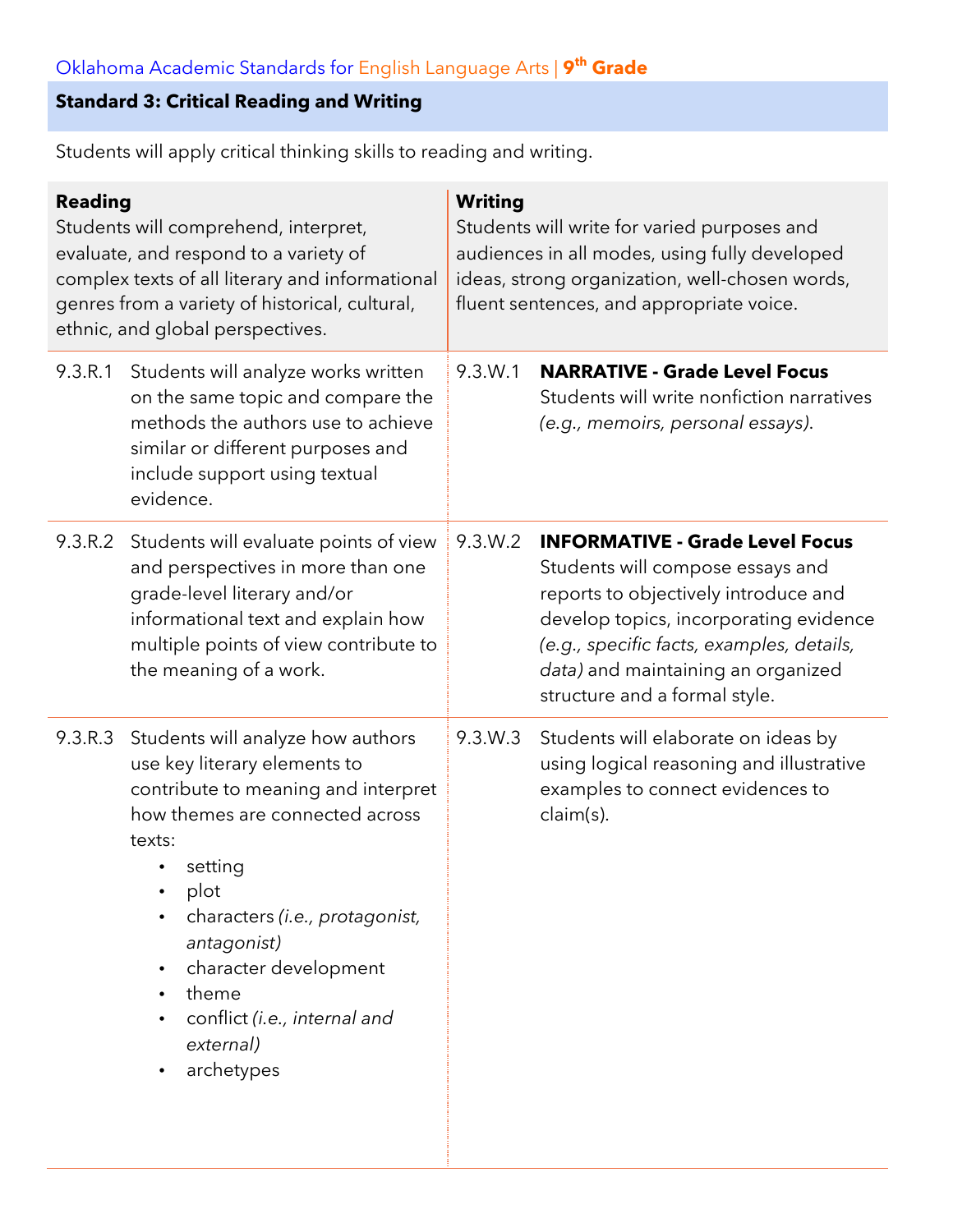|         | 9.3.R.4 Students will evaluate literary<br>devices to support interpretations<br>of texts, including comparisons<br>across texts:<br>simile<br>$\bullet$<br>metaphor<br>personification<br>$\bullet$<br>onomatopoeia<br>$\bullet$<br>hyperbole<br>$\bullet$<br>imagery<br>$\bullet$<br>tone<br>symbolism<br>irony | 9.3.W.4 | <b>ARGUMENT</b><br>Students will introduce claims,<br>recognize and distinguish from<br>alternate or opposing claims, and<br>organize reasons and evidences, using<br>credible sources.       |
|---------|-------------------------------------------------------------------------------------------------------------------------------------------------------------------------------------------------------------------------------------------------------------------------------------------------------------------|---------|-----------------------------------------------------------------------------------------------------------------------------------------------------------------------------------------------|
| 9.3.R.5 | Students will evaluate textual<br>evidence to determine whether a<br>claim is substantiated or<br>unsubstantiated.                                                                                                                                                                                                | 9.3.W.5 | Students will show relationships among<br>the claim, reasons, and evidence and<br>include a conclusion that follows<br>logically from the information<br>presented and supports the argument. |
| 9.3.R.6 | Students will comparatively analyze<br>the structures of texts (e.g.,<br>compare/contrast,<br>problem/solution, cause/effect,<br>claims/counterclaims/evidence) and<br>content by inferring connections<br>among multiple texts and providing<br>textual evidence to support their<br>inferences.                 | 9.3.W.6 | Students will blend multiple modes of<br>writing to produce effective<br>argumentative essays.                                                                                                |
| 9.3.R.7 | Students will make connections<br>(e.g., thematic links, literary analysis)<br>between and across multiple texts<br>and provide textual evidence to<br>support their inferences.                                                                                                                                  |         |                                                                                                                                                                                               |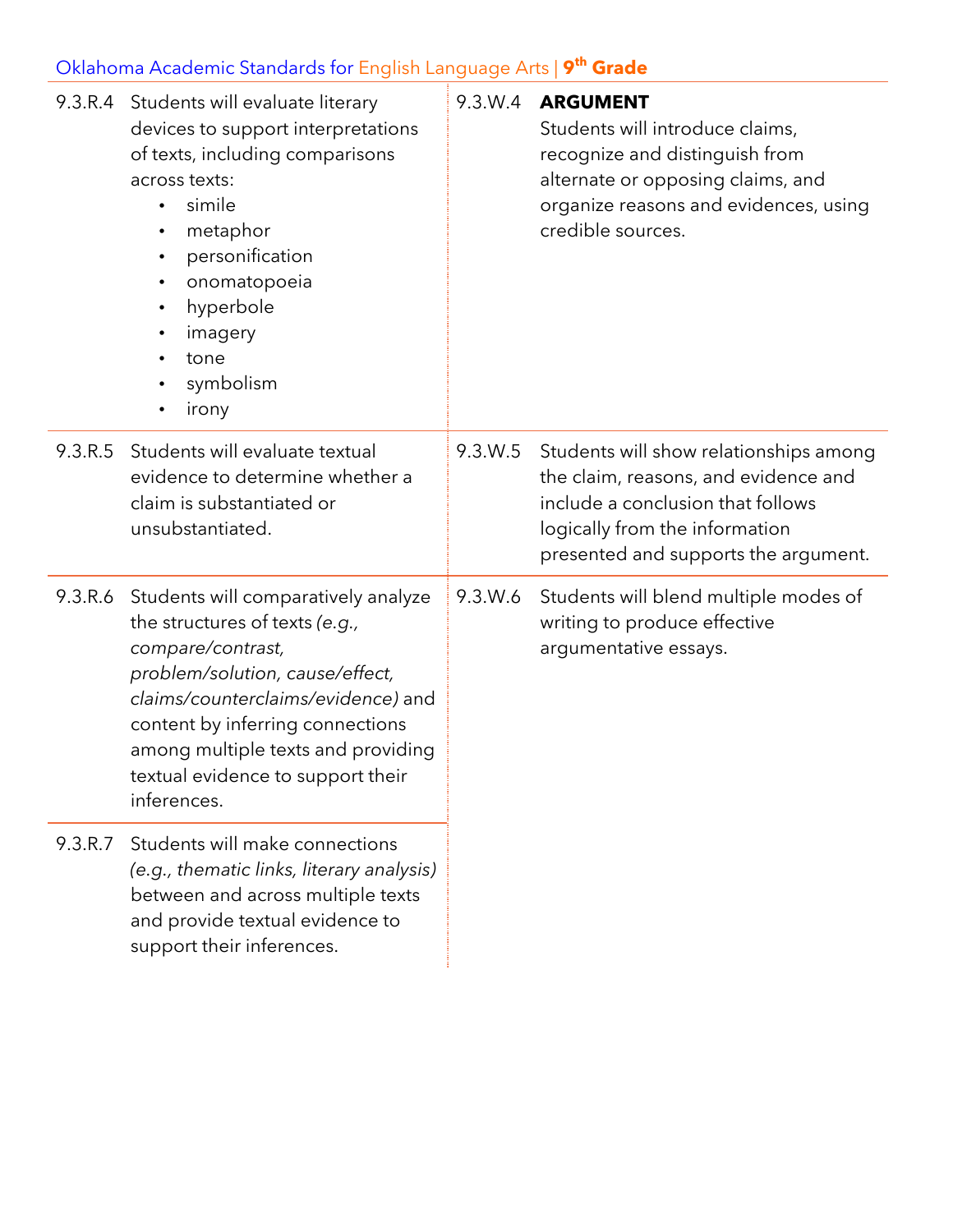#### **Standard 4: Vocabulary**

Students will expand their working vocabularies to effectively communicate and understand texts.

| <b>Reading</b><br>Students will expand academic, domain-<br>appropriate, grade-level vocabularies through<br>reading, word study, and class discussion. |                                                                                                                                                                                                                                             | <b>Writing</b><br>Students will apply knowledge of<br>vocabularies to communicate by using<br>descriptive, academic, and domain-<br>appropriate abstract and concrete words in<br>their writing. |                                                                                                                 |
|---------------------------------------------------------------------------------------------------------------------------------------------------------|---------------------------------------------------------------------------------------------------------------------------------------------------------------------------------------------------------------------------------------------|--------------------------------------------------------------------------------------------------------------------------------------------------------------------------------------------------|-----------------------------------------------------------------------------------------------------------------|
| 9.4.R.1                                                                                                                                                 | Students will increase knowledge of<br>academic, domain-appropriate, grade-<br>level vocabulary to infer meaning of<br>grade-level text.                                                                                                    | 9.4.W.1                                                                                                                                                                                          | Students will use domain-<br>appropriate vocabulary to<br>communicate complex ideas in<br>writing clearly.      |
| 9.4.R.2                                                                                                                                                 | Students will use word parts (e.g., affixes,<br>Greek and Latin roots, stems) to define<br>and determine the meaning of<br>increasingly complex words.                                                                                      | 9.4.W.2                                                                                                                                                                                          | Students will select appropriate<br>language to create a specific<br>effect according to purpose in<br>writing. |
| 9.4.R.3                                                                                                                                                 | Students will use context clues to<br>determine or clarify the meaning of words<br>or distinguish among multiple-meaning<br>words.                                                                                                          |                                                                                                                                                                                                  |                                                                                                                 |
|                                                                                                                                                         | 9.4.R.4 Students will analyze the relationships<br>among words with multiple meanings and<br>recognize the connotation and denotation<br>of words.                                                                                          |                                                                                                                                                                                                  |                                                                                                                 |
|                                                                                                                                                         | 9.4.R.5 Students will use a dictionary, glossary, or<br>a thesaurus (print and/or electronic) to<br>determine or clarify the meanings,<br>syllabication, pronunciation, synonyms,<br>parts of speech, and etymology of words<br>or phrases. |                                                                                                                                                                                                  |                                                                                                                 |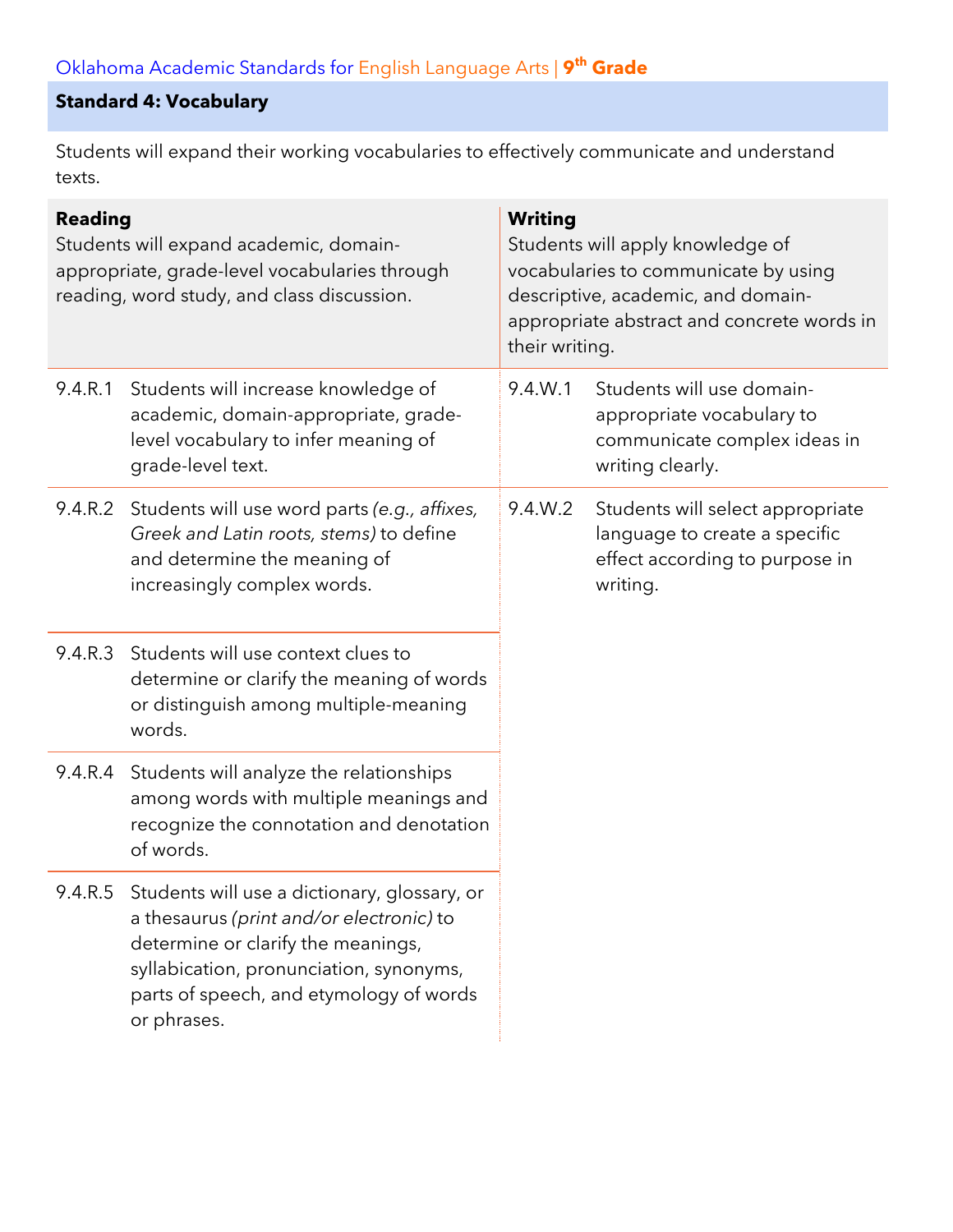#### **Standard 5: Language**

Students will apply knowledge of grammar and rhetorical style to reading and writing.

| <b>Reading</b><br>Students will apply knowledge of grammar<br>and rhetorical style to analyze and evaluate a<br>variety of texts. |                                                                                                                                        | <b>Writing</b><br>Students will demonstrate command of Standard<br>English grammar, mechanics, and usage through<br>writing and other modes of communication. |                                                                                                                                                                                                                                                                                |  |
|-----------------------------------------------------------------------------------------------------------------------------------|----------------------------------------------------------------------------------------------------------------------------------------|---------------------------------------------------------------------------------------------------------------------------------------------------------------|--------------------------------------------------------------------------------------------------------------------------------------------------------------------------------------------------------------------------------------------------------------------------------|--|
| 9.5.R.1                                                                                                                           | Students will examine the function<br>of parallel structures, various types<br>of phrases, and clauses to convey<br>specific meanings. | 9.5.W.1                                                                                                                                                       | Students will write using correct<br>mechanics with a focus on punctuation<br>marks as needed.                                                                                                                                                                                 |  |
|                                                                                                                                   | 9.5.R.2 Students will recognize the use of<br>active and passive voice.                                                                | 9.5.W.2                                                                                                                                                       | Students will compose simple,<br>compound, complex, and compound-<br>complex sentences and questions to<br>signal differing relationships among<br>ideas.                                                                                                                      |  |
| 9.5.R.3                                                                                                                           | Students will recognize and correct<br>inappropriate shifts in verb tense.                                                             | 9.5.W.3                                                                                                                                                       | Students will use parallel structure.                                                                                                                                                                                                                                          |  |
|                                                                                                                                   | 9.5.R.4 Students will recognize the subject<br>and verb agreement, and correct as<br>necessary.                                        | 9.5.W.4                                                                                                                                                       | Students will use various types of<br>phrases (e.g., appositive, adjectival,<br>adverbial, participial, prepositional) and<br>clauses (e.g., independent, dependent,<br>adverbial) to convey specific meanings<br>and add variety and interest to writing<br>or presentations. |  |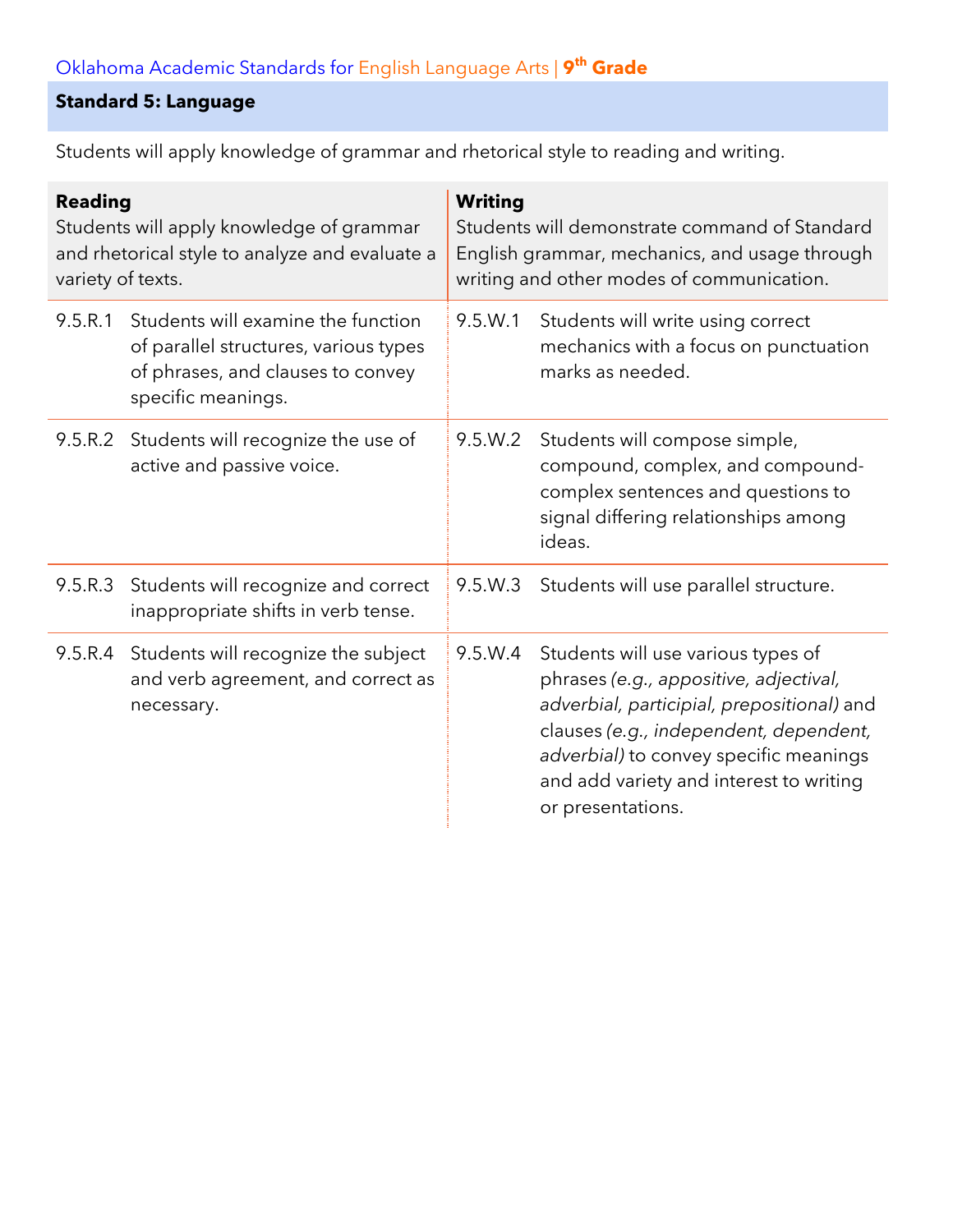### **Standard 6: Research**

| <b>Reading</b><br>Students will comprehend, evaluate, and<br>synthesize resources to acquire and refine<br>knowledge. |                                                                                                                                                                                | <b>Writing</b><br>Students will summarize and paraphrase, integrate<br>evidence, and cite sources to create reports,<br>projects, papers, texts, and presentations for<br>multiple purposes. |                                                                                                                                                                                                                                      |  |
|-----------------------------------------------------------------------------------------------------------------------|--------------------------------------------------------------------------------------------------------------------------------------------------------------------------------|----------------------------------------------------------------------------------------------------------------------------------------------------------------------------------------------|--------------------------------------------------------------------------------------------------------------------------------------------------------------------------------------------------------------------------------------|--|
| 9.6.R.1                                                                                                               | Students will use their own viable<br>research questions and well-<br>developed thesis statements to<br>find information about a specific<br>topic.                            | 9.6.W.1                                                                                                                                                                                      | Students will write research papers and/or<br>texts independently over extended<br>periods of time (e.g., time for research,<br>reflection, and revision) and for shorter<br>timeframes (e.g., a single sitting or a day or<br>two). |  |
| 9.6.R.2                                                                                                               | Students will follow ethical and<br>legal guidelines for finding and<br>recording information from a<br>variety of primary and secondary<br>sources (e.g., print and digital). | 9.6.W.2                                                                                                                                                                                      | Students will refine and formulate a viable<br>research question, integrate findings from<br>sources, and clearly use a well-developed<br>thesis statement.                                                                          |  |
|                                                                                                                       | 9.6.R.3 Students will evaluate the<br>relevance, reliability, and validity<br>of the information gathered.                                                                     | 9.6.W.3                                                                                                                                                                                      | Students will quote, paraphrase, and<br>summarize findings following an<br>appropriate citation style (e.g., MLA, APA,<br>etc.) and avoiding plagiarism.                                                                             |  |
|                                                                                                                       |                                                                                                                                                                                |                                                                                                                                                                                              | 9.6.W.4 Students will summarize and present<br>information in a report.                                                                                                                                                              |  |

Students will engage in inquiry to acquire, refine, and share knowledge.